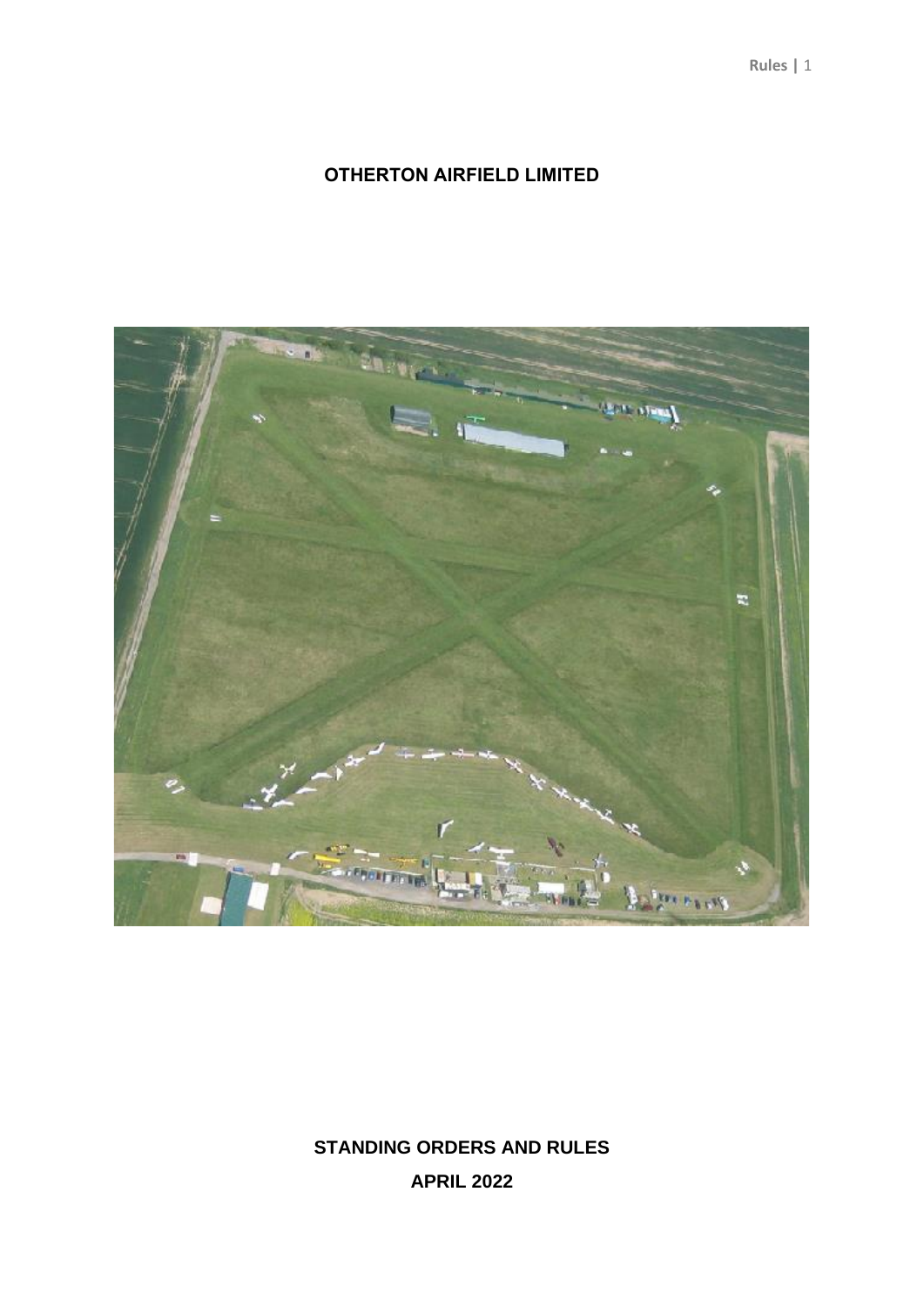# **Introduction and Definitions**

The following airfield standing orders and rules (the "**Rules**") of use of the Airfield shall apply to all Members and Other Users (including members of the public) of the Airfield from time to time and by the use of the Airfield each user agrees to be bound by the terms of these Rules.

# **Airfield History**

During WWII, a large area of land that included the area now occupied by the Airfield was used by the RAF for basic pilot training. It was then known as RAF Penkridge and was established in 1942 as the base for 28 EFTS. Many military pilots learned to fly Tiger Moths until its closure at the end of the war. The old hangars can still be seen to the North side of Otherton. The land reverted to agricultural use until Microlight pilots began using it for out-landings from about 1990.

Today the Airfield has three bi-directional grass runways, the shortest having a declared usable length of 200 meters and the others a little over 300 meters. It is listed in all the UK Aerodrome Guides and appears on the UK Air charts. Other types of aircraft are welcome to use it providing their pilots (and aircraft) can safely handle the tight circuits and short runways. Otherton close-in circuit patterns **are essential** for noise abatement and good public relations. It is **essential** that all pilots conform to the circuit patterns.

The Flying School has some very experienced Instructors available to guide student pilots through the Pilot Training Syllabus. The school provides training for Flex-Wing and 3-Axis control systems and operates suitable aircraft for both. You can use the school's aircraft throughout your training, including solo, or you can provide a suitable dual control aircraft of your own. Locally based Flight Examiners are available for tests and licence re-validations. Inspectors and Check Pilots are also available to conduct annual 'Permit to Fly' renewals. All home built or factory-built aircraft that do not come under the Certificate of Airworthiness or single seat deregulated rules must have a valid Permit to Fly issued annually by the CAA, LAA or BMAA in order to operate legally.

The Airfield is not a mandatory radio environment but a radio on **129.830** is sometimes manned. Visiting pilots are welcome but PPR for all visitors **is mandatory.**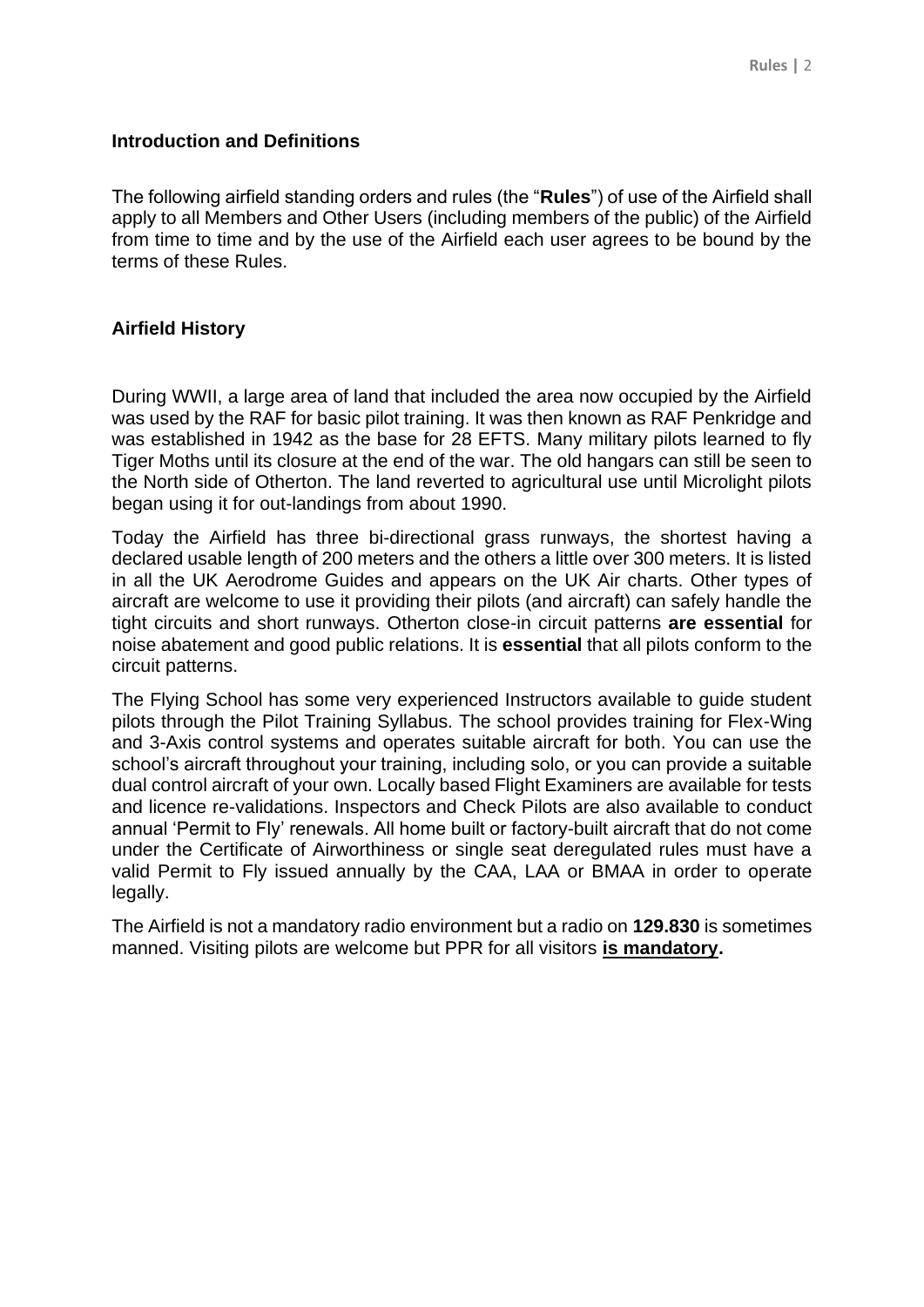# **SECTION ONE**

#### **INTRODUCTION AND DEFINITIONS**

Microlight Aviation and Light Aircraft Association based aircraft operate from the Airfield under licence by the Company who operate under the Lease (as such terms are defined below).

- 1. The aims of the Company are:
	- (a) to provide facilities for pilots to engage in flying and other persons in related activities approved by the Company from time to time;
	- (b) to provide social facilities for its members and their friends and families; and
	- (c) to keep Members and Other Users of the Airfield informed of Company news and Airfield events.

# **DEFINITIONS**

The following defined terms shall apply to these Rules:

- **Airfield** means the land and buildings subject and referred to in the Lease operating as the Airfield;
- **ANO** means Air Navigation Orders issued by the CAA from time to time;
- **BMAA** means the British Microlight Aircraft Association or such other governing body related to microlight aircraft from time to time;
- **CAA** means the Civil Aviation Authority;
- **Company** means Otherton Airfield Limited with company number: 07496317 and whose registered address is Suite 2, Birch House, Birch Lane Business Park, Aldridge, Walsall WS9 0NF;
- **Control Room** means the building at the South end of the Airfield and marked with a "C" on the exterior wall, or such other room or structure designated as such by the Company from time to time;
- **Flying School** means each and any flying school based at the Airfield which provides flight training for student pilots and pilots undertaking reevaluation and check flights, carried out in accordance with the relevant rules and regulations imposed by the CAA and, where different, the BMAA;
- **Ground Rent** means the annual rent, as such rent fluctuates from time to time, charged by the Company and payable by a Member in respect of storing their aircraft at the Airfield (for the purposes of this definition where an aircraft is shared as part of a syndicate, a member of that syndicate shall be nominated as the Member designated to pay the Ground Rent on behalf of each member of that syndicate. The Company is not required to investigate as to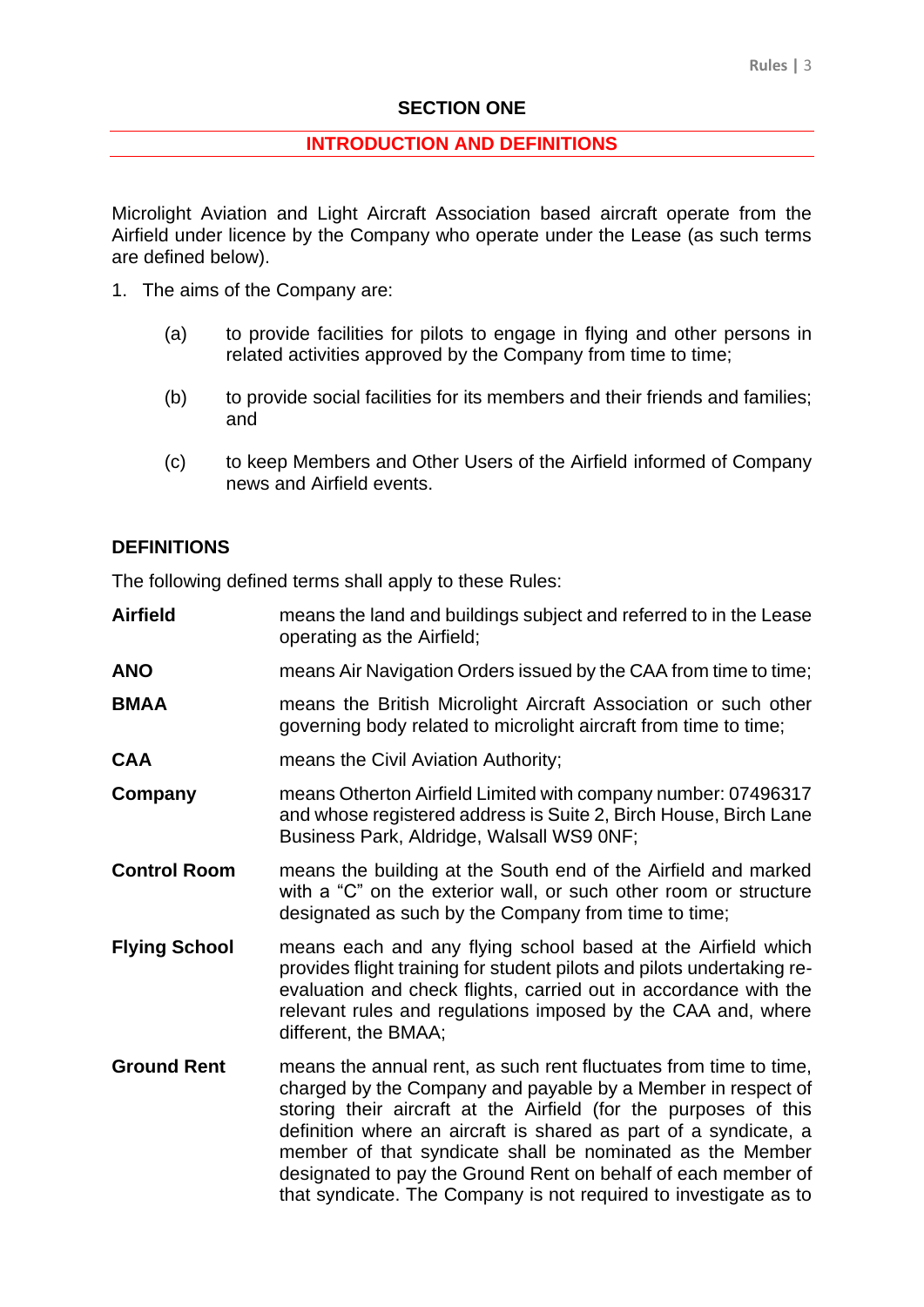whom within the syndicate owes money to any other syndicate member and shall be under no duty to claim money from any other person in respect of that syndicate other than the Member designated to pay the Ground Rent in respect of that syndicate);

- **Hangar** means a structure built with the prior permission of the Company which is suitable for the storage of one or more aircraft or in respect of no such structure then the space allocated on the Airfield for the storage of an aircraft;
- **Hangar Rent** means the annual rent, as such rent fluctuates from time to time, charged by the Company and payable by a Member in respect of storing their aircraft at the Airfield in a hangar owned by the Company (for the purposes of this definition where an aircraft is shared as part of a syndicate, a member of that syndicate shall be nominated as the Member designated to pay the Hangar Rent on behalf of each member of that syndicate. The Company is not required to investigate as to whom within the syndicate owes money to any other syndicate member and shall be under no duty to claim money from any other person in respect of that syndicate other than the Member designated to pay the Ground Rent in respect of that syndicate);
- **Landlord** means the owner from time to time of the freehold interest in the Airfield;
- **Lease** means the deed of lease made between the Company and the Landlord from time to time in respect of the Airfield;
- **Other Users** means any pilot who is not a Member together with any member of the public or other person or persons using the Airfield with the continued permission of the Company. For the purpose of this definition continued permission of the Company shall be automatically granted in respect of visiting pilots and members of the public provided they adhere to these Rules and provided no subsequent withdrawal of such permission by the Company is notified to such Other User from time to time.
- **Member** means recreational pilots with the continuing permission of the Company to use Otherton Airfield as their home base and who pay the relevant annual fees (for the avoidance of doubt the User Fee, Ground Rent and Hangar Rent (if relevant) in accordance with these Rules);
- **Rules** means these standing orders and rules as amended, varied and/or supplemented to from time to time at the sole discretion of the Company;
- **User Fees** the fees as varied by the Company from time to time, charged to a Member in respect of operating and/or flying an aircraft from the Airfield used as its home base.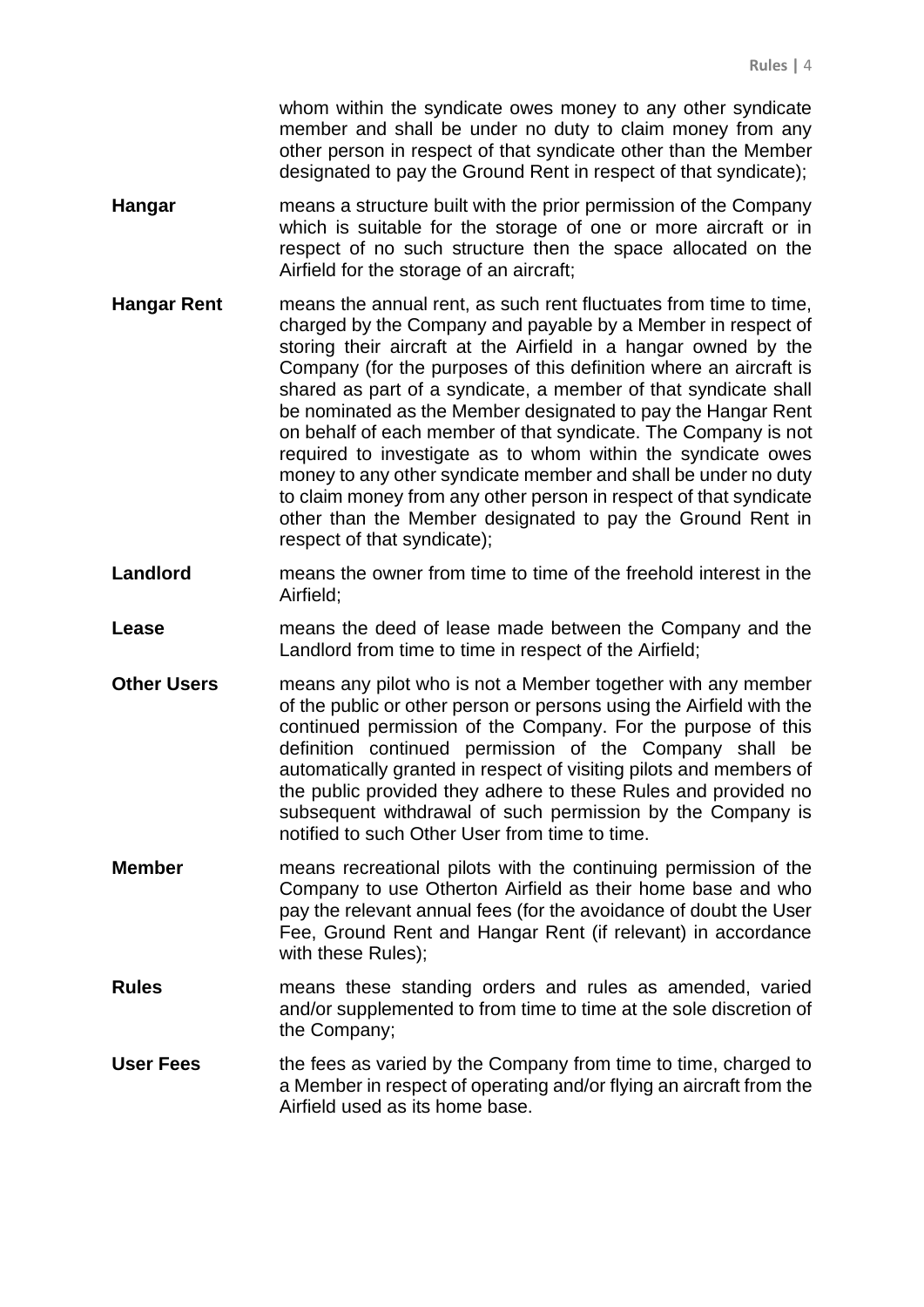**In the interest of safety and good public relations, an aerodrome must have a basic framework of rules. Permission for each Member to store aircraft (as the case may be) at and use the Airfield is subject to their strict and unconditional compliance with these Rules at all times and such other directions and instructions issued by the Company from time to time. The Company accepts no liability or responsibility for a Member or Other Users' infringement of all or any of these Rules which are for the protection of each Member and each Other User and the general use of the Airfield as an airfield in accordance with planning, environmental and other legislation.**

#### **THE RULES**

The Company shall have the power to adopt and issue further Rules or amend or supplement any existing Rules from time to time in its sole discretion. The latest version of these Rules can be found at the following website address www.othertonairfield.com.

**Payment of your annual fees and/or use of the Airfield in respect of any period will be deemed to be your unconditional and irrevocable acceptance of these Rules and your agreement to abide by them, without exception.**

# **DATA PROTECTION AND SECURITY**

The Airfield has the benefit of a comprehensive CCTV security system with highdefinition day/night cameras. The recording is continuous. In accordance with EU General Data Protection Regulation (GDPR) requirements effective in May 2018, all Members and Other Users of the Airfield are reminded that the Airfield operators do not share any of these recordings with any party, with the exception of the Police or the CAA where an incident has been observed/recorded. The acceptance of these Rules, **in their entirety**, is also deemed to be a Member's and Other User's acceptance and understanding that movements at the Airfield are monitored by CCTV.

The General Data Protection Regulation is an EU measure that came into force in May 2018. It defines how organisations and businesses must safeguard personal information collected in the course of their activities. The Company uses such information for communication and administration purposes. The Company is obliged to explain to each Member and Other User the Company's process for doing so.

OAL holds names, email addresses, postal addresses and telephone numbers of Members and Other Users and details of any aircraft associated with the Member and Other User concerned where the Member or Other User has provided this information. Consent to use this information for administration purposes only is necessary for an applicant to be accepted at and to use the Airfield and is notified as such in these Rules. Members' and Other Users' information is held on a master database for the duration of the Members' and Other Users' continued use of the Airfield and is overseen by the Company's Financial Director. No one else has access to this raw data with the exception of the Directors of the Company. The Financial Director is designated as the Data Protection Officer.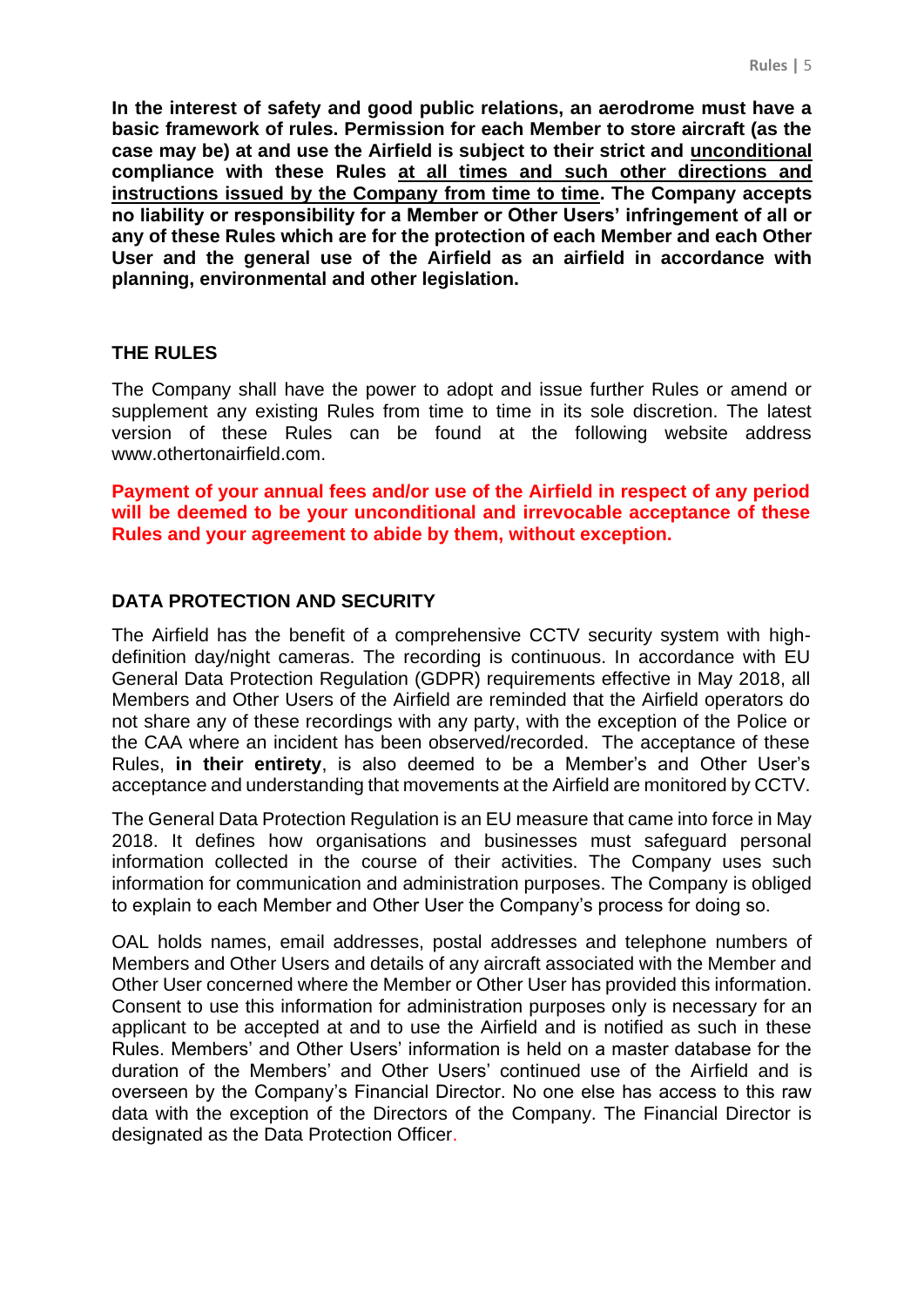The Company does not share any personal information with any third party without the permission of the Member and any Other User concerned as the case may be. The only variation to this would be in the case of a Court Order compelling a disclosure or a mandate from the Civil Aviation Authority or Police.

Members and Other Users have the right to a full disclosure of all information held on them by the Company. They have the right to have any inaccurate information corrected. Members and Other Users have the right to have their information deleted (although this will obviously preclude any future administration by the Company and that may likewise preclude their use of the Airfield). Finally, when Members and Other Users cease to be a Member or Other User as the case may be, their personal information will be deleted if permitted by law.

**If you have any queries regarding the Airfield's Rules and/or Data Protection please communicate with the Company via e-mail to ajscrowley@gmail.com.**  You can also contact the Information Commissioner's Office in case of any dispute regarding Data Protection.

# **SECTION TWO**

# **AUTHORISATION AND DOCUMENTATION**

# 1. **Student Pilots**

No person may undertake flying lessons from the Airfield unless through the Flying School.

#### 2. **Permit to Fly**

No aircraft shall be flown from the Airfield unless it has a valid Permit to Fly or is an aircraft subject to S.S.D.R or as part of its test flight for the purposes of obtaining its Permit to Fly or such applicable other permit in respect of that aircraft.

#### 3. **Third Party Insurance**

No person may fly from the Airfield unless covered by Third Party Insurance with a minimum cover in line with current CAA and/or BMAA rules and regulations.

# 4. **Authorisation and Recording of Flights**

- (a) No student shall commence any flight unless authorised and supervised by a qualified flight instructor from the Flying School.
- (b) The Pilot In Command (**PIC**) of a flight must complete the booking out procedure by completing the form in the Control Room giving details of the flight legs and any landing away from the Airfield.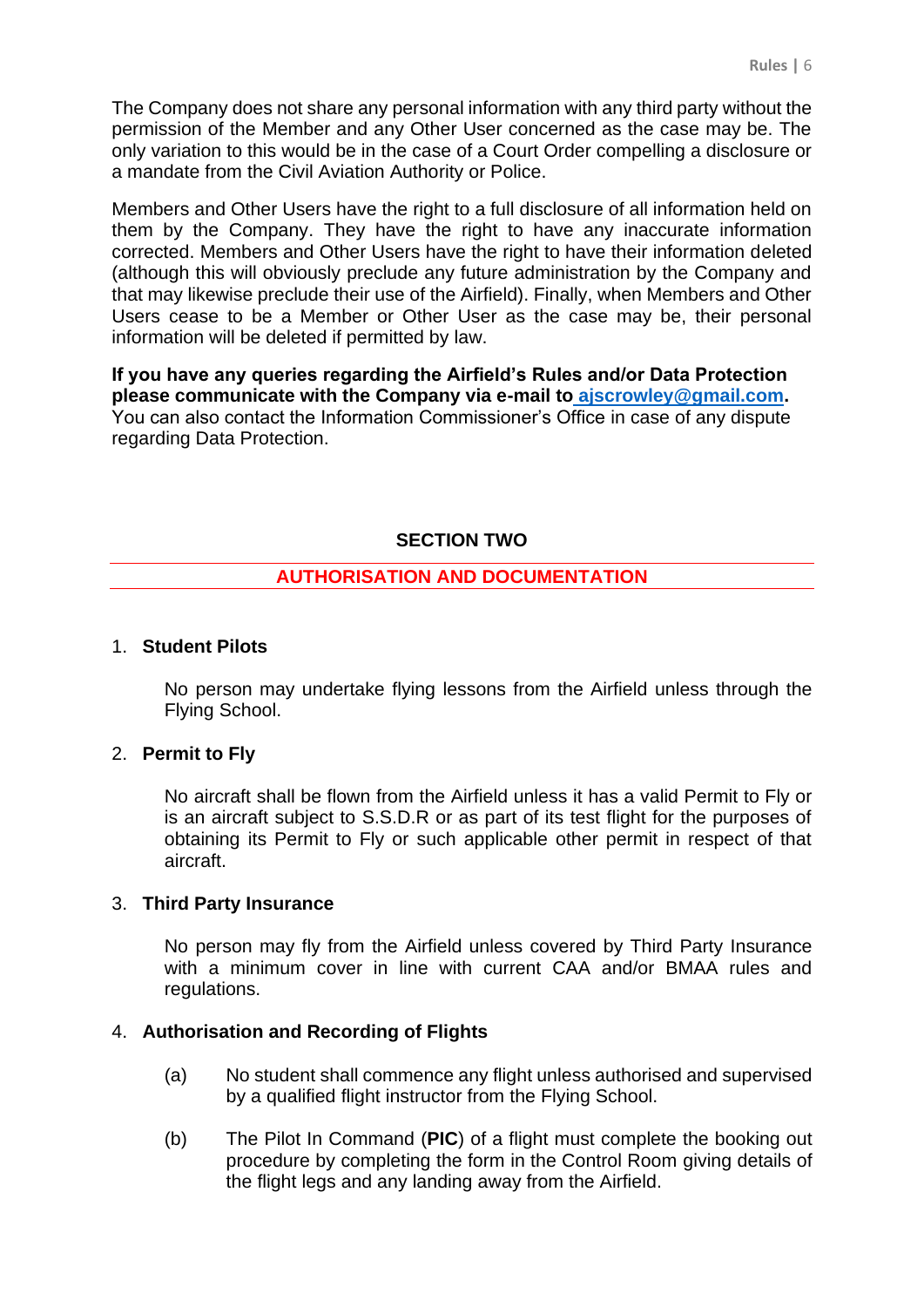(c) ALL flying activities at the Airfield must be in accordance with the relevant A.N.O in force from time to time without exception.

#### **SECTION THREE**

#### **AIRCRAFT HANDLING**

#### 1. **Aircraft Loading**

The PIC is responsible for ensuring that their aircraft is correctly loaded and does not exceed its maximum take-off weight taking into account fuel, the pilot, any passenger, and any baggage.

#### 2. **Aircraft - fuelling, upkeep, and smoking**

The PIC is responsible for the fuel, oil, and water (where applicable) contents before a flight is commenced and all other mechanical and electrical checks regarding the aircraft prior to any flight. Neither the Company nor any of its officers shall be responsible or liable in respect of the maintenance or otherwise upkeep of any aircraft which shall remain the sole responsibility of the PIC prior to any flight. Re-fuelling of aircraft is allowed in the area adjacent to the windsock on the South side of the Airfield or in the area in the immediate vicinity of the Members Hangar/structure/area where permanently parked. It is prohibited to re-fuel aircraft on any designated parking area and to congest the re-fuelling area with parked aircraft.

# **Smoking is not permitted on the airfield other than outside of the buildings on the south side of the airfield and outside the seating area near the kitchen and in all cases on the south side of the white fenced area.**

#### 3. **Engine Starting and Running**

- (a) Before starting or running the engine, the aircraft must be in a position where the slipstream will not cause damage to property, person, other aircraft etc.
- (b) Chocks must be placed in front of the wheels where the aircraft does not have electric or pull start from inside the aircraft and brakes fully applied whenever any engine is to be started.
- (c) Engines may **NOT** be started by hand-swinging the propeller unless the aircraft is not fitted with an electric or pull start.
- (d) In no circumstances may engines be started or run up in a hangar or any enclosed structure.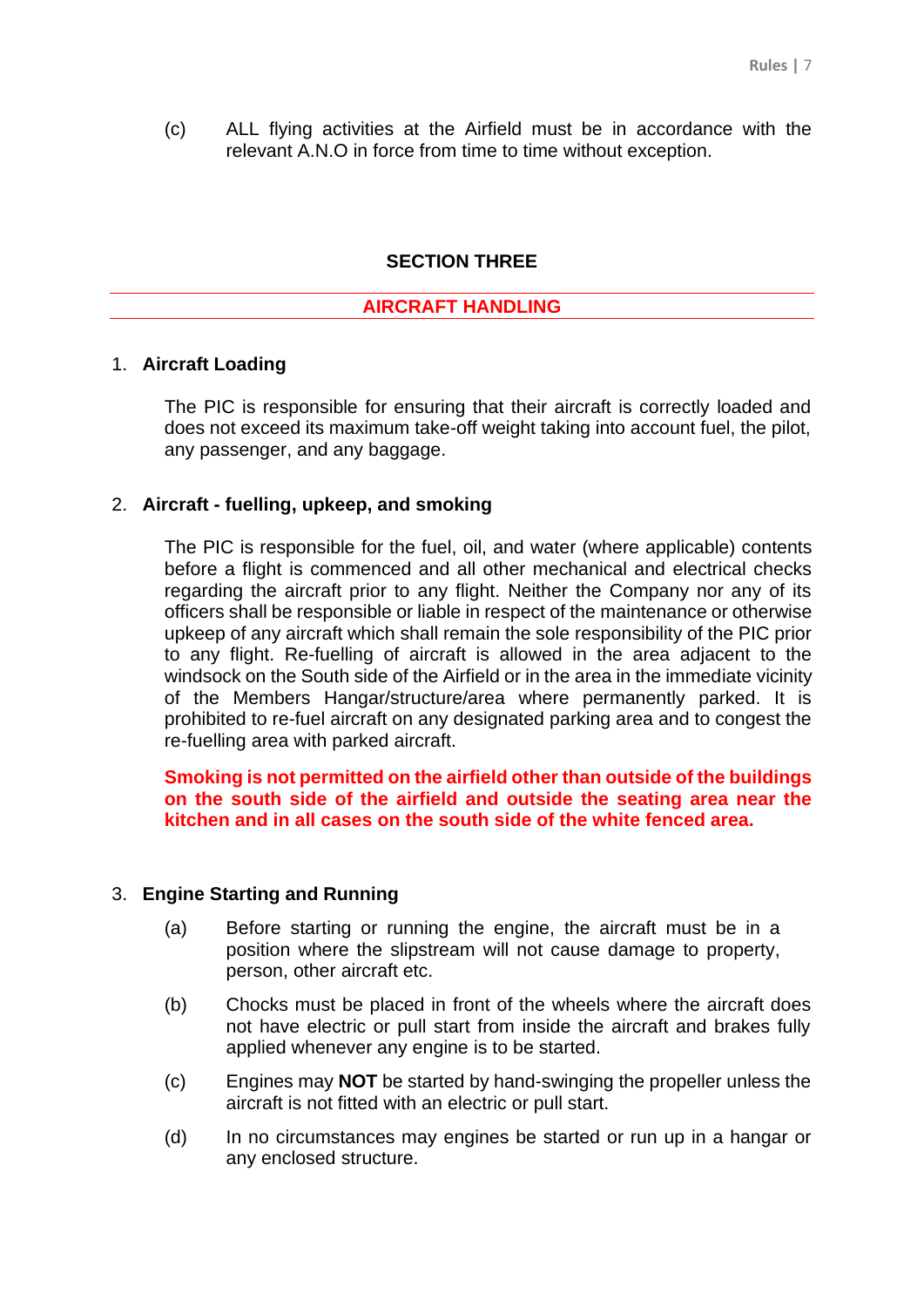(e) Under no circumstances shall a pilot step out of an aircraft while the engine is running or leave an aircraft unmanned whilst the engine is running and/or allow any person to board or dis-embark whilst the engine is running. This is extremely dangerous and could lead to serious or fatal injury and any offender will be permanently banned from flying and from the Airfield without refund of any fees paid or recourse.

# 4. **Pre-flight checks and Taxying Procedures**

- (a) Aircraft under power should always manoeuvre at a walking pace, considering the proximity of other aircraft, obstructions, the nature of the Airfield surface, etc. An aircraft must give way to other aircraft taking-off or landing.
- (b) Aircraft passing each other head-on must do so keeping the other aircraft on the left unless conditions dictate this to be unsafe.
- (c) All pre-flight checks must be carried out on the apron, not on the taxiways or runways. Only your final oil pressure and temperature checks should be made after lining up on the runway.
- (d) Do not line up on a runway unless the approach path and base legs are totally clear of landing aircraft. Circuit height is 500ft AGL must be maintained unless the safety of the aircraft and crew dictate otherwise.
- (e) Manoeuvring into a hangar under power is strictly forbidden.

# **SECTION FOUR**

# **LOCAL FLYING ORDERS AND CIRCUITS**

#### 1. **Local Avoidance Areas**

- (a) All pilots are reminded that they are responsible for keeping well clear of the published local avoidance areas. These areas are clearly identified on the circuit pattern notifications on the Airfield website.
- (b) Pilots are required to conform to the published procedures for leaving and re-joining the circuit. Clear instructions can be found on the Airfield website. Leave the zone at a **minimum of 1000ft AGL** and only in an easterly or westerly direction. **DO NOT OVERFLY ANY OF THE "NO FLY" AREAS TO THE NORTH OR SOUTH.** These are clearly shown in the flight guides and in the Control Room. **DO NOT** cross the M6 or the A449 below 1000FT AGL.
- (c) Descend "dead side" from 1000ft AGL (QFE) and enter the circuit on crosswind leg at 500ft AGL. Do not overcrowd the circuit and do not land unless the runway is totally vacant. **A 'land-after' is not permitted at the Airfield**.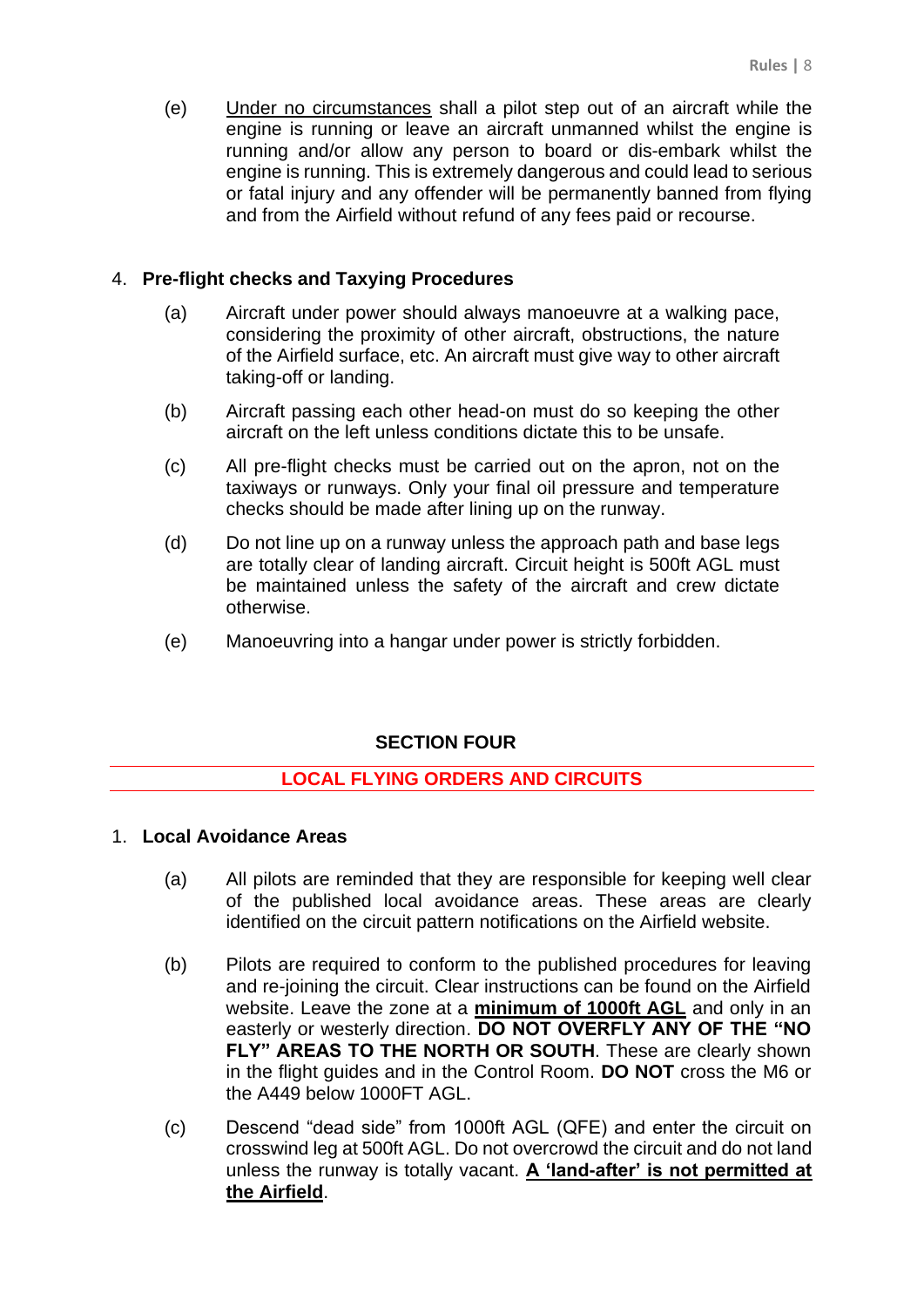(d) Planning permission restricts the use of the Airfield to light aircraft, restricted to a maximum seating capacity of 2 and a maximum all-up weight (MAUW) not exceeding 800 kg and does not include rotor wing aircraft, paragliders and/or paramotors.

# 2. **Airfield Operation times**

- (a) The Airfield operating hours are 08:00 hrs to 20:00 hrs Monday to Saturday, 09:00 hrs to 17:00 hrs on Sundays, in accordance with our Planning Permission. You MUST NOT take off outside of these hours but you are allowed to land at any time during legal daytime as defined in the ANO. No "touch and go" landings except in an emergency or as part of flight training through the Flying School.
- (b) In accordance with our planning permission, circuit training is not permitted, other than between the hours of 09:00 hrs to 19:00 hrs Monday to Saturday **and at no time on a Sunday.**

# **SECTION FIVE**

# **GENERAL FLYING ORDERS**

# 1. **Passenger Carrying**

All pilots must have carried out at least three take offs and landings during the previous 90 days before carriage of passengers is permitted.

#### 2. **Flying**

All pilots must have carried out at least three take offs and landings during the previous 90 days before carriage of passengers is permitted.

- (a) Flights below 500ft AGL are not permitted unless taking off or landing.
- (b) The runway in use indicator "**T**" may be incorrectly positioned. **Do not rely on it for wind direction**. Runway choice is entirely at the PIC's discretion, however and in accordance with the ANO, if the majority of other aircraft are using a selected runway, then to avoid conflict, all pilots **MUST** use that same runway**.**

#### 3. **Aerobatics**

- (a) No person shall perform any aerobatic manoeuvre.
- (b) "**Contour chasing**", "**Trick or Exhibition Flying**" and "**Stunting**" of any nature is absolutely prohibited.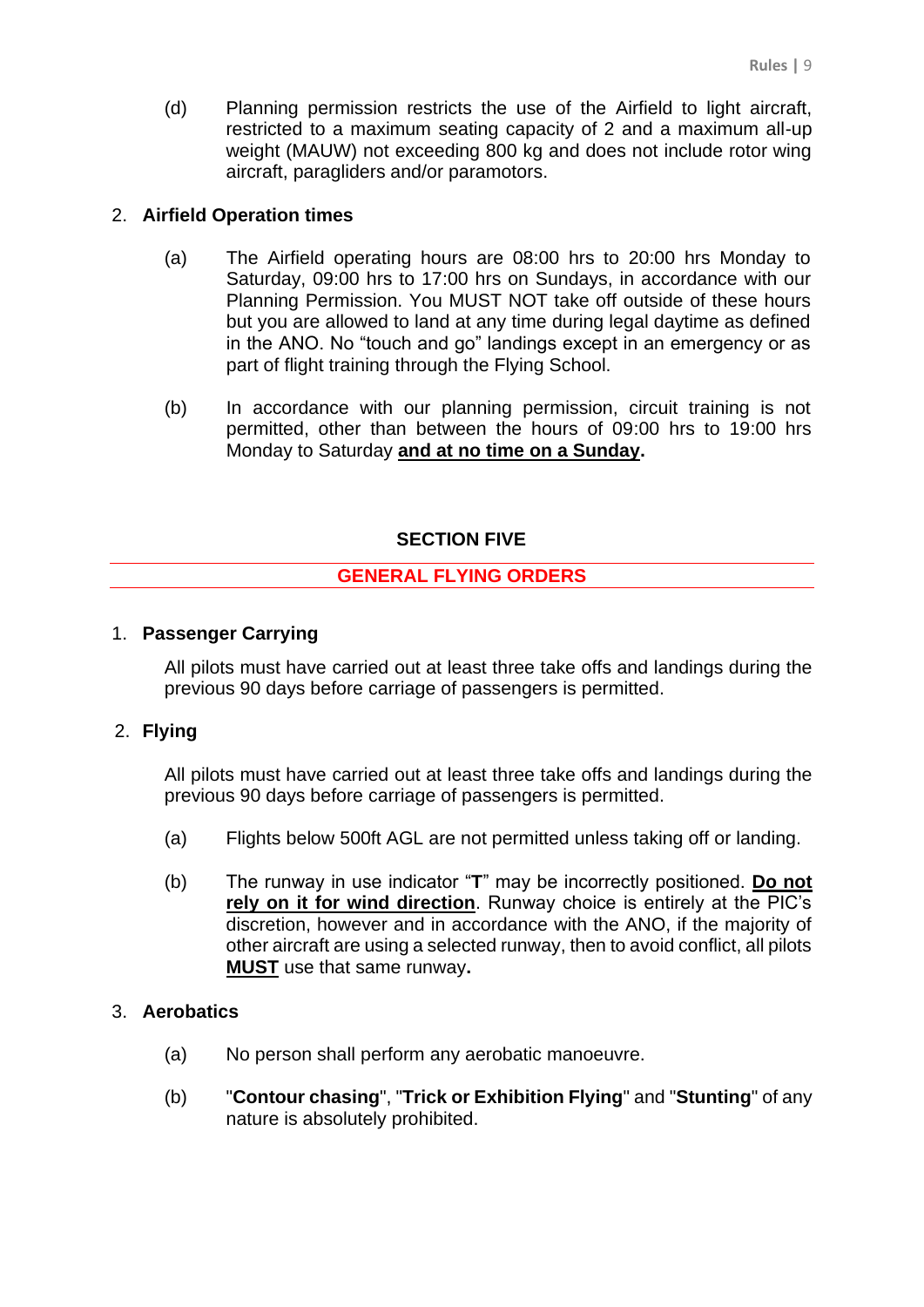# 4. **Instruction in Flying**

- (a) No flight instruction may be given to anyone except by a qualified instructor from the Flying School.
- (b) All take-offs and landings must be conducted from the P1 seating position unless carried out by a qualified instructor from the Flying School.
- (c) The Company accepts no liability whatsoever whether personal injury, loss, or damage in respect of any act or omission of the Flying School or each and any of the instructors operating as the Flying School or otherwise instructing a student pilot.

# 5. **Alcohol, Drugs and Health**

- (a) Anyone who is under the influence of a drug, whether prescribed for medical reasons or otherwise, to an extent that it impairs their ability to act as a PIC or as a passive passenger, is prohibited from flying.
- (b) Anyone whose general health is such that it impairs their ability to act as PIC is prohibited from flying. Any long term medical or mental health condition must be reported to the CAA.

# 6. **Disciplinary Action for Breach of Rules**

- (a) In addition to any financial penalties or obligation imposed by the Company (which the Company may do at their discretion) in respect of breaches of these Rules, the person committing any breach may be suspended from flying from the Airfield either permanently or for a given period at the discretion of the Company. Furthermore, the Company may revoke any licence or authority it has given for the Member or User from storing their Aircraft on the Airfield or otherwise from entering onto and/or using the Airfield where such Member or User breaches these Rules if the Company acting reasonably considers such breaches to be material and/or frequent.
- (b) No excuses will be accepted for poor lookout procedures. Any pilot reported for cutting in front of another aircraft in the circuit, whether deliberate or unintentional, will be grounded until having (at his/her own expense) completed sufficient dual circuit flying to the satisfaction of an instructor from the Flying School.

# 7. **Occurrence/Accident Reporting**

Occurrences and accidents on the Airfield in the first instance must be reported to an officer of the Company and if deemed necessary accidents shall be reported to the BMAA and/or the CAA.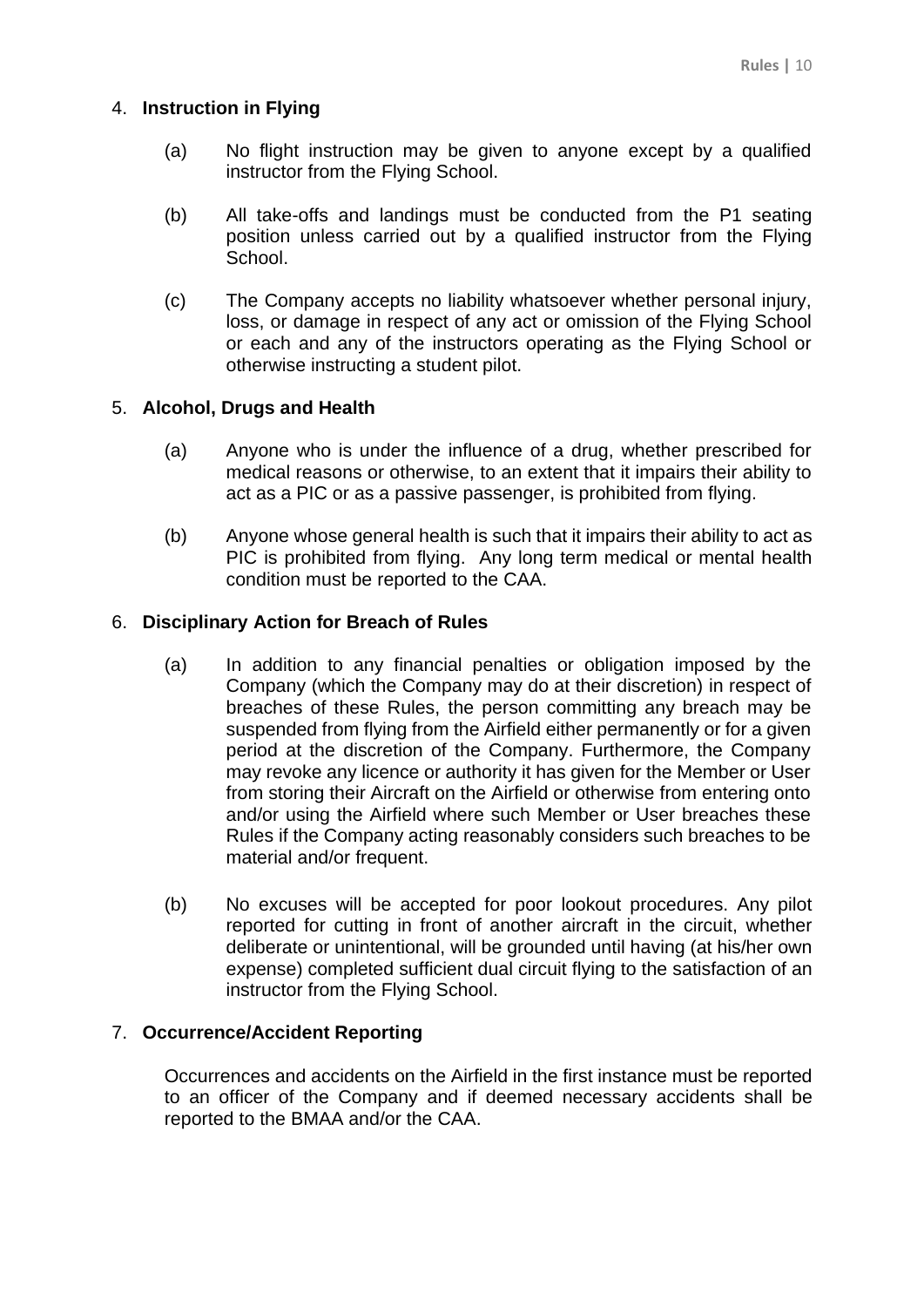# 8. **Hangarage**

- (a) All aircraft must be hangered or tied down and secured when a flight is complete as the case may be.
- (b) Subject to point 10 below, a Member and any other Other User:
	- (i) undertakes to ensure that such Hangar and surrounding area (within **1 metre** of the Hangar) is maintained in a clean and tidy condition **at all times**;
	- (ii) shall ensure that the hangar/structure at all times complies with our planning rules (painted an acceptable green or covered in green polythene or cladding); and
	- (iii) shall procure that the Hangar is kept in a good and respectable condition so as not to pose a danger to people, aircraft or adjoining Hangars.
- (c) If a Member or Other User does not own a Hangar then they may park their aircraft in a space or area allocated by the Company for a specified fee and shall not obstruct the access or egress of any other aircraft in the surrounding area. Furthermore, they undertake to ensure that such surrounding area (within 1 metre of the space or area allocated) is maintained in a clean and tidy condition at all times and free of any debris or loose objects.
- (d) Aircraft and any other items stored or left in a Hangar or any other area on the Airfield are left **entirely** at the owners' risk and that no liability whatsoever whether in contract or in equity whatsoever shall attach to the Company or any officer of it in respect of any damage loss or injury to any person or persons. Each Member will be responsible for providing their own security systems and locks for any Hangar and/or aircraft under their control or ownership.
- (e) Hangars are for the storage of aircraft and associated equipment and must not be used for general storage or for business purposes.
- (f) All hangars must have suitable and serviceable fire prevention equipment stored inside.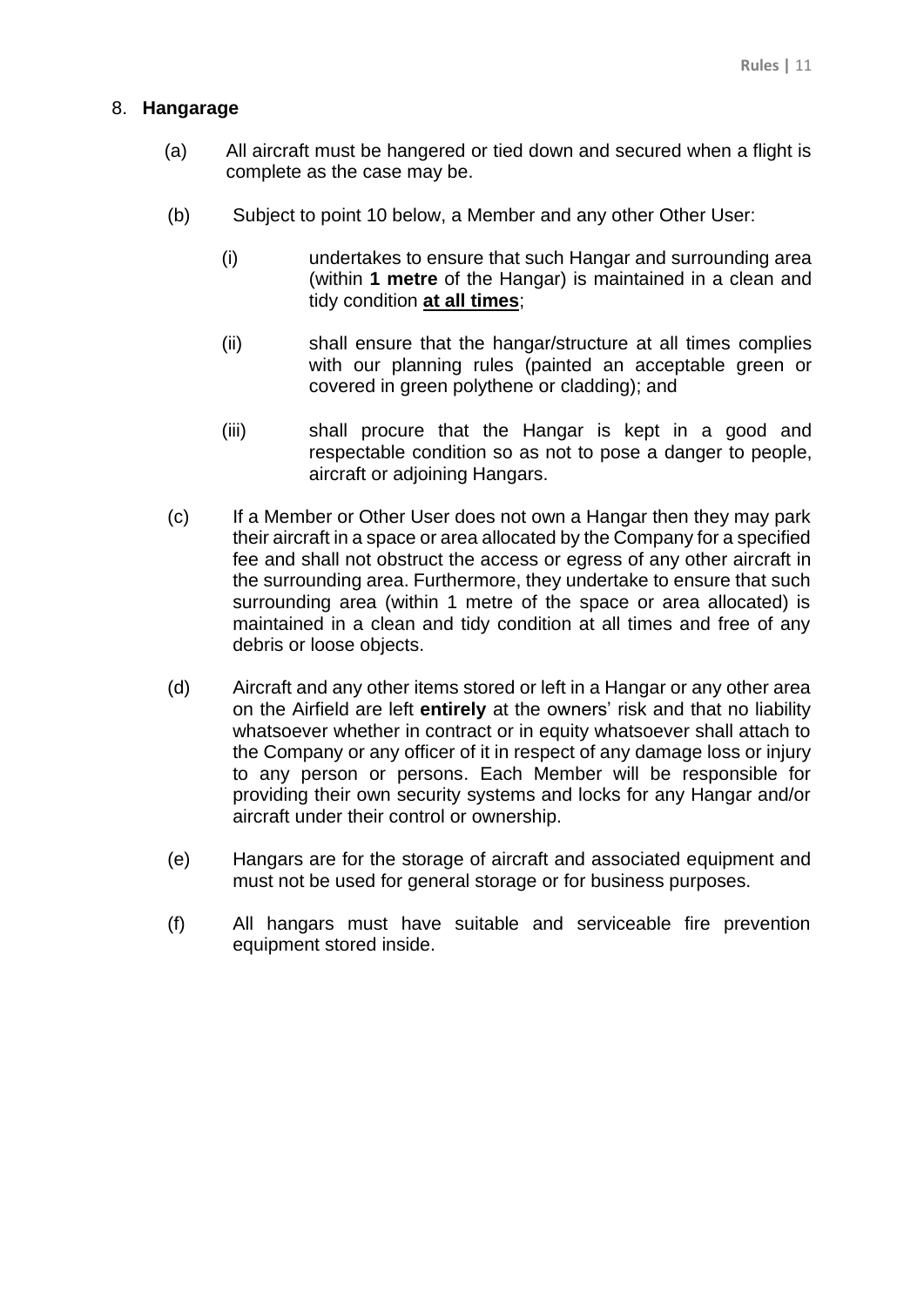#### **FEES**

- 1. Each Member shall pay to the Company the User Fee in one instalment only on the first day of April in each calendar year. If they store their aircraft at the Airfield they shall also pay the Ground Rent and Hangar Rent (if applicable) in accordance with paragraph 3 of this Section 6.
- 2. The Company reserve the right to vary the User Fee and/or Ground Rent (and if relevant the Hangar Rent) at any time and at their discretion although the Company's intention without creating a contractual obligation is only to review these fees on an annual basis and apply them as of 1st April in each calendar year.
- 3. Annual Hangar Rent and Ground Rent is also payable on the 1st of April but can be paid monthly if required. If the relevant Member elects to pay the Ground Rent and Hangar Rent (if applicable) in full within 20 days of the commencement of the new year to which such Ground Rent and/or Hangar Rent applies the Company will discount the amount payable by a sum equivalent to one months' Ground Rent and/or Hangar Rent as the case may be. Current Fees, hangar/structure availability and rental charges can be obtained from the Company via e-mail. Please contact us at [ajscrowley@gmail.com.](mailto:ajscrowley@gmail.com)
- 4. Each Member agrees to continue to pay the User Fee to the Company for as long as they operate at all as PIC from the Airfield and in respect of Ground Rent. For the avoidance of doubt any Member that flies at all from the Airfield irrespective of frequency shall be liable to pay the User Fee to the Company.
- 5. Each Member who owns or rents a Hangar at the Airfield or otherwise stores their aircraft outside undertakes to notify the Company **IN ADVANCE** of any proposed transfer of ownership, sub-letting or change in syndicate membership or occupier. The Company reserves the right to prohibit any transfer of ownership or sub-letting or change in syndicate membership until the Company is satisfied with the incoming owner's, sub-tenant's or syndicate member's character, ability to fly safely and within the law, and their agreement and understanding of these Rules and character.
- 6. Being a Member and/or owner or lessee of a Hangar does not automatically confer or grant rights to use the Airfield and/or lease or licence of the area on which the Hangar or aircraft is situated. The Company shall retain the right to refuse entry on to the Airfield of any person or persons and the right to request a Hangar or other structure to be built, completed, or removed shall be at the sole discretion and permission of the Company.
- 7. Each Member who owns or rents on licence a Hangar to another Member agrees to continue to take responsibility for payments to the Company in respect of Ground Rent even if another person or persons are provided with access and use of the Hangar or outdoor space (such use and access only with the prior permission of the Company) and such other person fails to pay. For the avoidance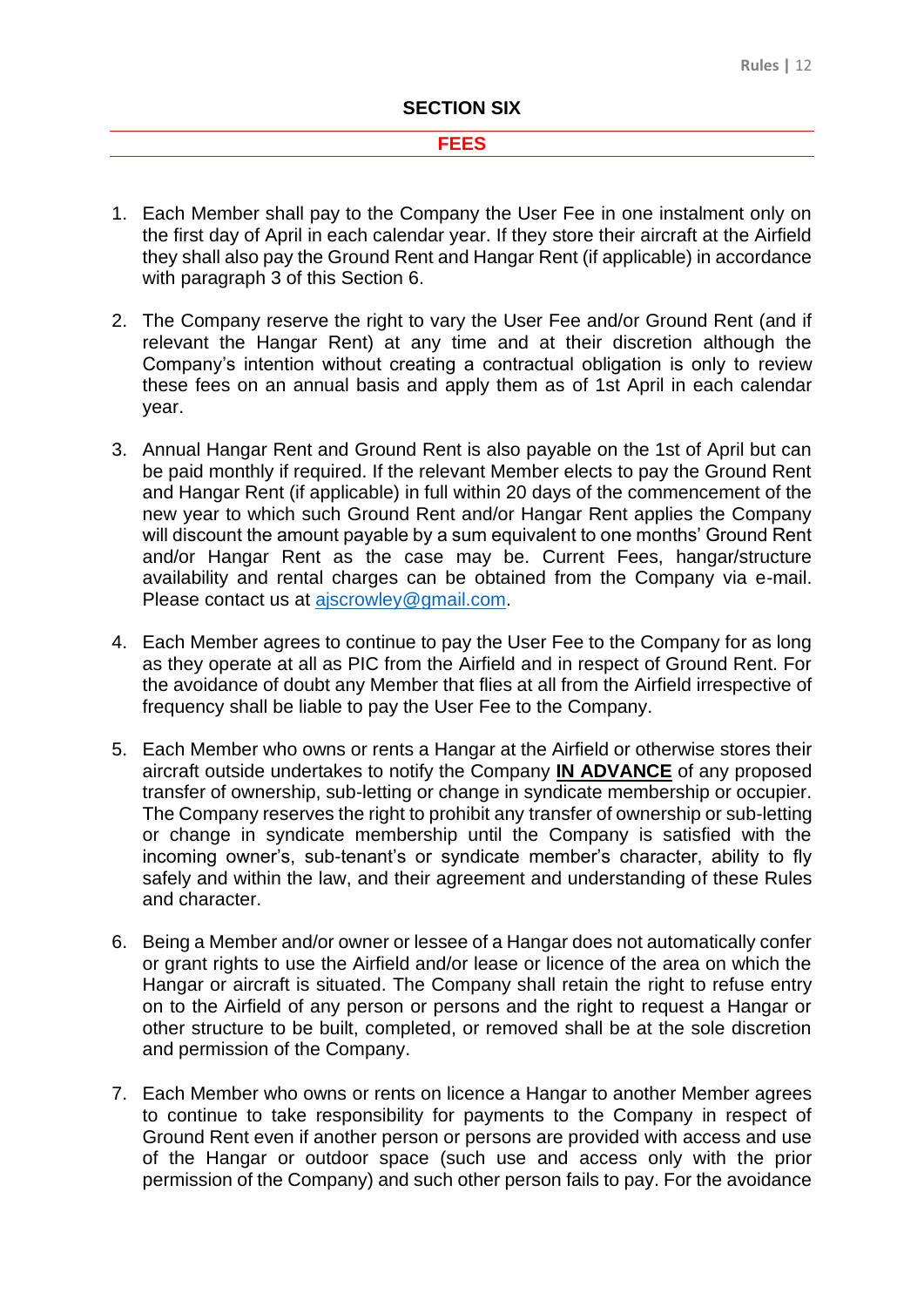of doubt the Member that owns the Hangar shall be responsible for the Ground Rent at all times.

- 8. Each Member who owns a Hangar agrees to notify the Company **IN ADVANCE** of any intended structural or remedial alterations or building work to any such Hangar and undertakes not to make any such alterations without the prior express approval of the Company such consent not to be unreasonably withheld or delayed. No alterations may be made to any Hangar or other structure whether owned by but held on licence from the Company or otherwise without the prior express consent of the Company. No person may rent out or otherwise licence to any person any outside space at the Airfield and any such renting or granting of any licence in respect of such outdoor space shall be at the sole discretion of the Company.
- 9. The Company requires immediate payment of the User Fee, Ground Rent and Hangar Rent when due in accordance with these Rules. In the event that payment is not received by the Company on outstanding balances **by the 5th of the month following the due date**, the Company will levy and the relevant Member will pay on demand an administration charge of **£25** plus interest of **2**% compound per month plus VAT (if applicable) until such outstanding balances are settled in full.
- 10. Each Member who owns a Hangar or who occupies one on licence from the Company undertakes to ensure the Hangar and surrounding areas do not fall into any form of disrepair. In the event the Company considers that such Hangar has fallen into disrepair and the Company notifies the relevant Member of the same, the relevant Member undertakes to rectify the disrepair to the reasonable satisfaction of the Company as soon as reasonably practicable. Following a period of **two months from the date of the notice referred to in this paragraph 10**, if the request by the Company to remedy the disrepair is not complied with, the Company reserves the right to carry out necessary repairs and charge the relevant Member at cost for all work completed on behalf of that Member. The Company will raise an invoice for the costs so incurred under this paragraph 10 and if settlement of same is not received by or on behalf of the relevant Member within **one month** of the date of invoice, the Member will not be allowed on to the Airfield until such time as settlement of the invoice has been received by the Company in full. The Company reserves the right until such settlement to take possession of the Hangar and offer it out on licence to any other interested third party.
- 11. The Company will consider a Hangar to be abandoned if 3 or more months arrears of the Ground Rent or Hangar Rent (as the case may be) remains due and owing beyond the due date and the relevant Member has not responded to any communications sent to their last known address and/or responded to telephone calls or emails previously notified to the Company by such Member. After the expiry of the 3 months period referred to in this paragraph 10:
	- (a) The Company may repossess the Hangar and any items left within it; and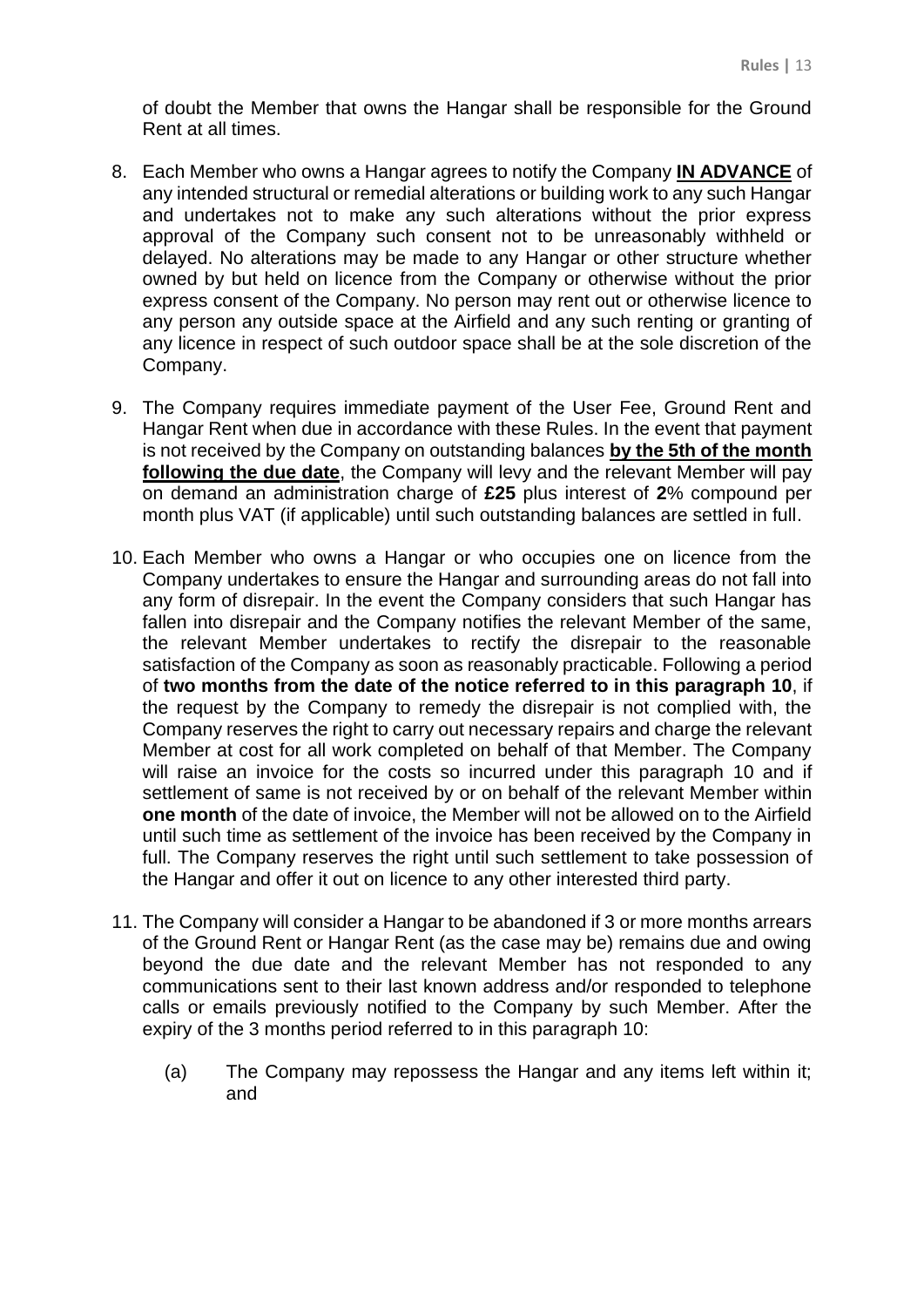- (b) the Company may offer the Hangar on licence to any other third party or otherwise sell the Hangar to any other third party at its discretion and use any sale proceeds in the repayment of all monies due and owing that remain unpaid. Any balance shall be returned to the relevant Member.
- 12. All fees referred to in the Rules are payable without set off, withholding or counterclaim.
- 13. Any person who has not paid a User Fee in full and who is found to have flown an aircraft based at the Airfield, is in breach of these rules and may be charged a double User Fee and/or could face expulsion from the Airfield. This is to avoid full paying Members from subsidising those who are attempting to manipulate the process.
- 14. A student will remain exempt from paying a User Fee until passing a General Skills Test (a time limit may be imposed). For the avoidance of doubt if the student owns or otherwise has use of a Hangar for personal use (whether for storage of an aircraft or otherwise) that student will be required to pay the Ground Rent and the Hangar Rent (if applicable).
- 15. Anyone who owns a non-flyable aircraft or stores aviation related equipment **with the prior express permission of the Company** and has a share in or access to a Hangar, and who has not paid a User Fee, will be deemed to have made a declaration that they will not fly any aircraft from the Airfield until such User Fee is so paid and up to date. Any future application for Member status will be subject to the Company's advance approval, rules, and payment of the appropriate User Fee.
- 16. Any person or persons who own any structure on the Airfield which is not a Hangar shall be allowed to have that structure remain on the Airfield only with the express written consent of the Company. The Company shall levy such annual fee in respect of structure as it deems appropriate when considering area such structure takes up on the Airfield.
- 17. Each Member who has use of a Hangar owned by the Company shall have that use strictly subject to a licence which may be terminated at any time upon 28 days' notice by the Company. The use of such Hangar owned by the Company and held on licence by a Member shall be subject to Hangar Rent charged by the Company on an annual basis and at a rate determined by the Company.
- 18. Each Member who owns or has use of a Hangar or who owns more than one Hangar or has use of more than one Hangar shall pay Ground Rent in respect of each such Hangar which the Member has use of or owns and a further sum equivalent to Ground Rent for each of those Hangars that does not have a User Fee associated with it. For the avoidance of doubt, no Member may own more than two Hangars without the consent of the Company.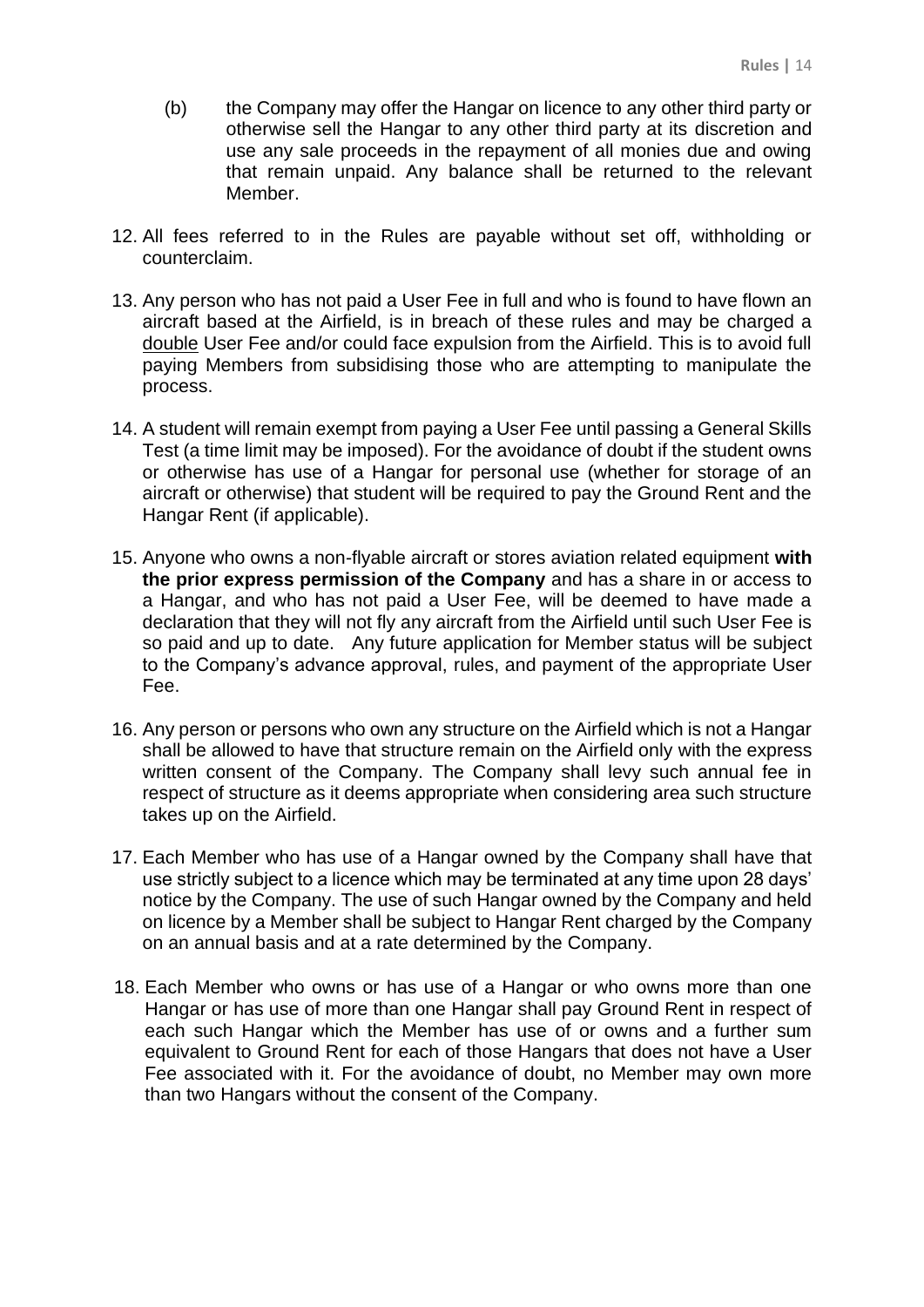#### **SECTION SEVEN**

#### **MISCELLANEOUS**

# **These rules are made between each Member (from time to time) and the Company and by continuing to use the Airfield each Member and the Company undertake to abide by these Rules.**

- 1. The Company is the Airfield operator and is responsible for the maintenance, administration, aviation, and all operational aspects of the Airfield.
- 2. The Company is the body that leases the Airfield from the Landlord pursuant to the Lease and operates it as an airfield.
- 3. The Company pays the Airfield rent, rates, insurance and is **solely** responsible for **all** communications with the Landlord and/or South Staffordshire Council and/or the Civil Aviation Authority (CAA) regarding Airfield matters.
- 4. As the **'Airfield Operator'** (as defined by the CAA) the Company provides administration facilities at the Airfield and undertakes to have appropriate Public Liability Insurance in place at all times.
- 5. The Company is the **sole** body to which any Airfield-related queries, incidents, complaints, or litigation threats should be addressed. Any such communications addressed or directed to the Airfield must be forwarded to the Company unanswered. Furthermore, statements, comments, opinions, and any editorial content must not be released to the press or any other third party including social media and/or via the internet without the Company's prior written permission. Furthermore, no action should be taken or threatened to be taken on behalf of the Company by any person or persons without the prior express written consent of the Company.
- 6. The Company undertakes to be responsible for the operation of the Airfield, the obligations, and liabilities under and pursuant to the Lease, the planning consent in respect of the use of the property under the Lease as an airfield, the Section 106 Agreement.
- 7. In consideration of a Member being allowed by the Company to continue to use the Airfield as a flying base they undertake **unconditionally and irrevocably** to abide by these Rules and such other directions issued by the Company time to time.
- 8. The Airfield may be used only by each Member and other Pilots strictly in accordance with these Rules.
- 9. Use of and access to the Airfield may be declined by the Company in its sole discretion, without reference to any other party, if it deems that it would not be in the best interest of, or a detriment to the other Members and Other Pilots to permit such continued use and/or access.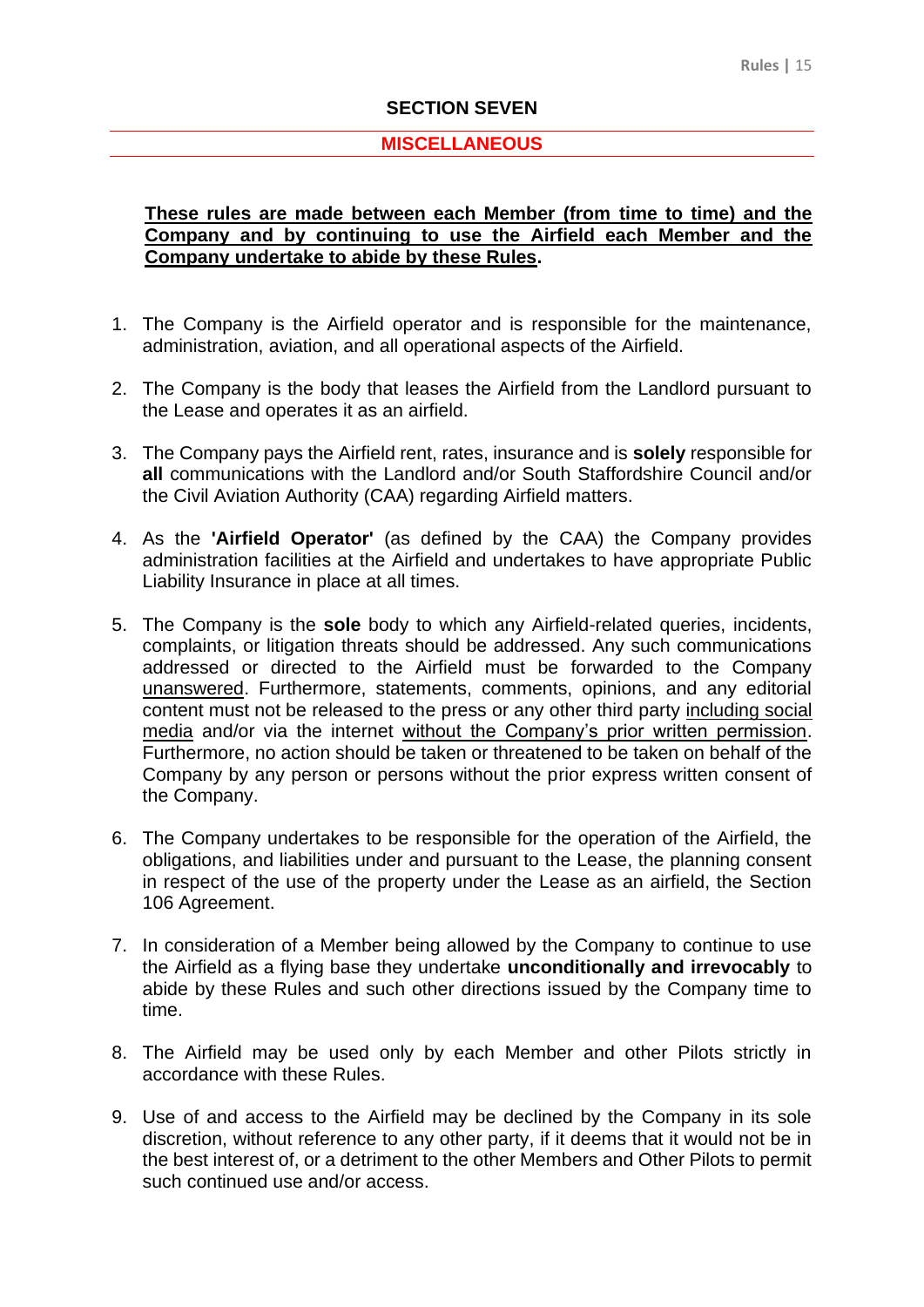- 10. Notwithstanding any other term of these Standing Orders and Rules, each Member and all Other Pilots wishing to use the Airfield must have the **continuing** permission of the Company.
- 11. The Flying School is based at the Airfield with the continuing permission of the Company.
- 12. Social and flying events and/or other functions to be held at the Airfield must only be organised by the Company which holds the necessary insurance for social and aviation risks or otherwise with the express written consent of the Company.
- 13. The Company currently operates the Control Room. The Control Room is for the use of the general public and all visitors, either by road or by air and is also the location where pilots are required to book-in when they arrive by air **and** to bookout before they depart. The Company sees the Control Room as a focal point of the Airfield as it functions as an encourage visitors, friends, and family to visit the Airfield. No Member or Other Pilot may restrict or otherwise prevent any other Member or Other Pilot from using such Control Room.
- 14. Not more than two authorised Instructors shall be permitted in the giving of flight instruction on or from the Airfield.
- 15. No rotor wing, paramotor or powered parachute aircraft shall use the Airfield, other than helicopters as required by the emergency services.
- 16. No commercial operations are permitted at the Airfield other than operated and carried on by the Flying School or other aviation related operations **with the express prior permission of the Company.**
- 17. **PLEASE DRIVE CONSIDERATELY** and at a speed less than 40mph in the lanes leading to the Airfield. Slow down for horses. Local PR is everyone's responsibility.
- 18. The **maximum** Airfield speed limit is **10 mph.** This applies to **ALL VEHICLES**. Members and Other Users must at all times give way to pedestrians and aircraft.
- 19. **DO NOT** drive or permit ANY vehicle to be driven on taxiways or runways save in respect for authorised maintenance of the Airfield itself. Do not drive on any grass areas if the ground is soft or wet and abide by all notices and signs erected by the Company regarding vehicle access and vehicle use at the Airfield and/or as publicised on the Company website. Vehicles are only allowed on the access track, outer perimeter track and designated vehicle parking areas. Vehicle access to hangars/structures will be closed during periods of very wet weather. There is a hard standing car park on the North side. All the Airfield signs and warnings/restrictions must be strictly adhered to.
- 20. **CHILDREN MUST BE SUPERVISED AT ALL TIMES**. You are responsible for anyone you invite to the Airfield including making them aware of the risks. Visitors who are not intending to fly are not allowed on the active part of the Airfield unless accompanied by a Member.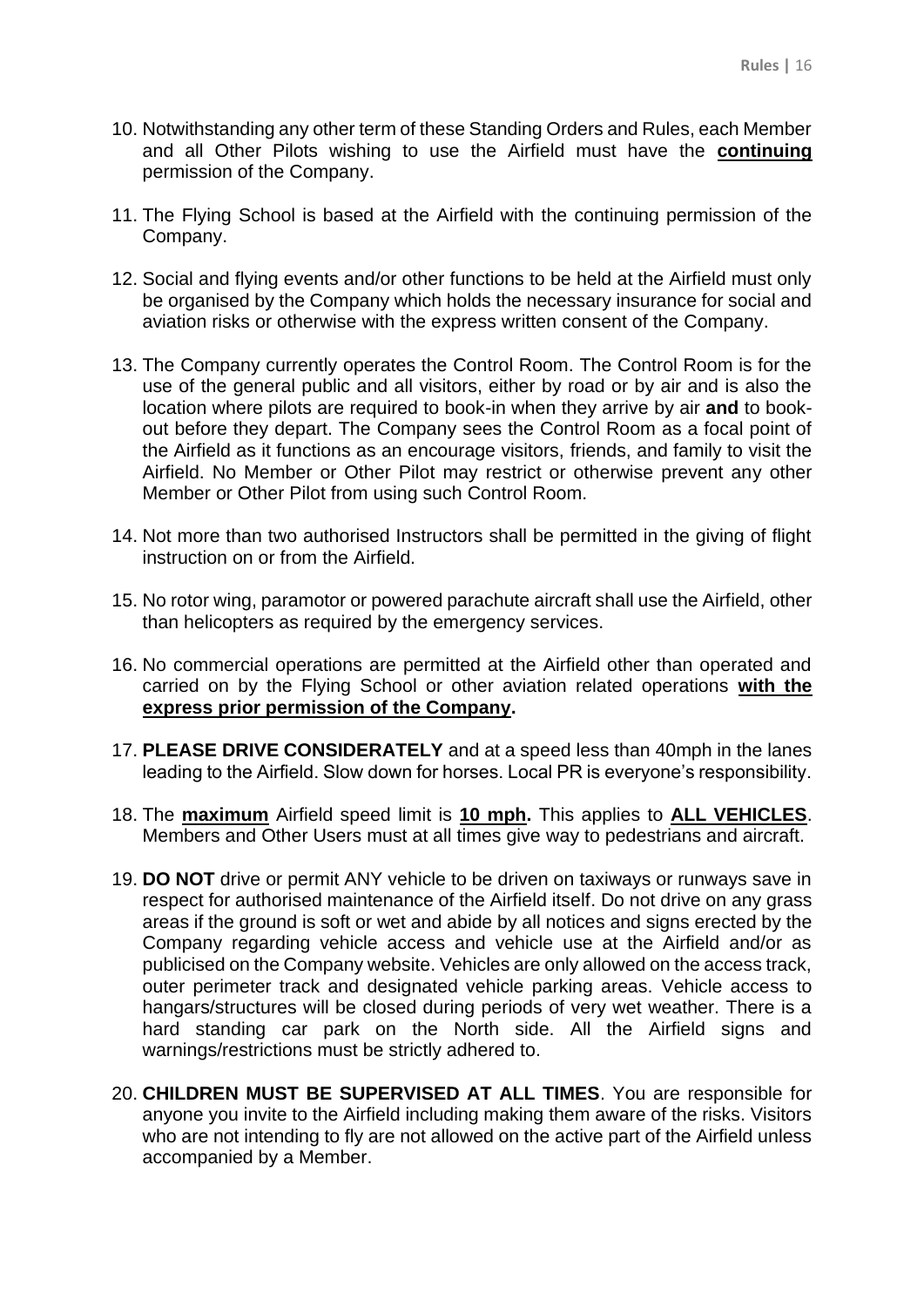- 21. Dogs must be kept on a lead or in a vehicle (subject to consideration for the welfare of the dog if kept in a vehicle) at all times on the Airfield whilst aviation activities are taking place. **DO NOT** allow your dog to foul public areas and if that occurs **YOU MUST** clean it up immediately. Birds and other wildlife make use of the offrunway areas so please do not endanger them.
- 22. Smoking is only allowed **OUTSIDE** of any hangar/structure, structure or building or inside a vehicle and well away from aircraft. **DO NOT** throw your cigarette butts on the ground.
- 23. The Company must be consulted and give express prior permission **before ANY event/function of whatever nature is organised at the Airfield.**
- 24. Use of powered models, quads, off road motorcycles or anything else that may be considered noisy or dangerous will only be allowed by special permission from the Company. **Drones are not permitted at any time**.
- 25. Firearms, lasers, or projectile weapons of any kind **MUST NOT** be brought onto the Airfield without special permission of the Company **AND** the Landlord. Any form of hunting or trapping of wildlife also requires the special permission of the Company **AND** the Landlord. Persons doing so with the express prior permission of the Company and the Landlord in accordance with this clause 11 must adhere to all Airfield rules and ANO's.
- 26. Key holders **MUST ENSURE** that if they are the last to leave the site, the inner gate **must** be securely closed and locked. If there are no vehicles parked in the outer car park (fishermen or horse owners), then the outer gate **MUST ALSO** be securely closed and locked. Keys are provided by the Company and existing key holders **must not** pass to or anyone else unless approved by the Company **in advance**. A prospective user who wishes to fly as PIC from the Airfield must ensure that appropriate documentation is current (licence, medical certificate, Third Party Insurance, Aircraft Permit if applicable) **and that he/she has paid the Airfield User Fee** and that he/she will maintain its currency for as long as he/she wishes to fly as PIC from the Airfield. Upon successful application demonstrated by the acceptance of the User Fee by the Company the prospective user will thereafter become a Member subject to strict adherence to these Rules.
- 27. Members and Other Users of the Airfield are free to bring spouses, friends, or guests to the Airfield without charge. Any person upon the Airfield is responsible for their own family and friends. The Company cannot be held responsible for any accident or incident.
- 28. The Company reserves the right to withhold, withdraw or refuse use of the Airfield by any person or persons in the event of misconduct in relation to the UK CAA or UK Air Navigation Order/Rules and any breach of any of these Rules or any action which is deemed or considered to bring the Airfield into disrepute. The ultimate decision to permit continued use vests in the Company and not with any individual, resident Flight School, organisation, or entity.
- 29. The Company appoints the Chief Flying Instructor ('CFI') whose is responsible for all flying activities, under mandate from the Company. The Company may and